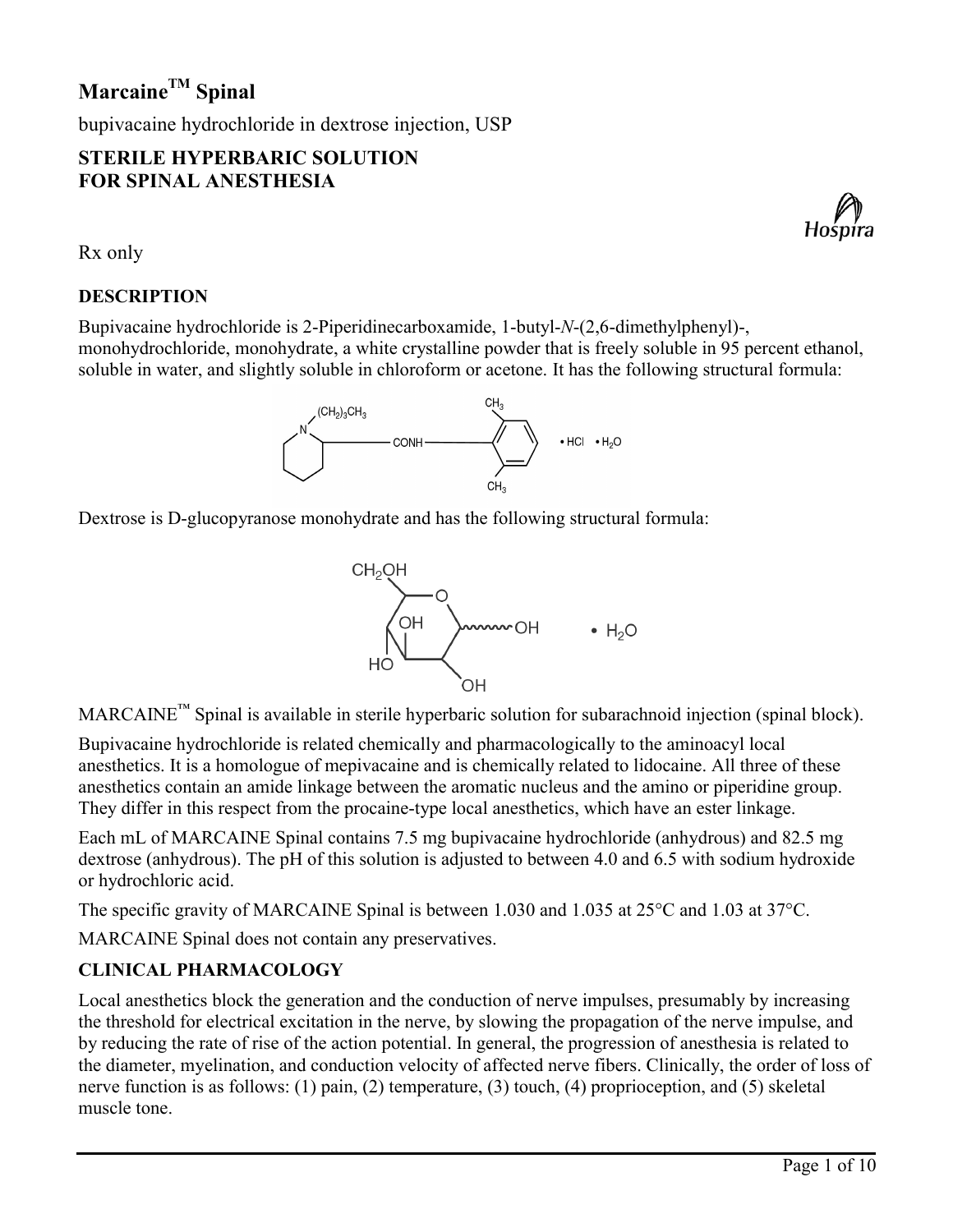Systemic absorption of local anesthetics produces effects on the cardiovascular and central nervous systems (CNS). At blood concentrations achieved with normal therapeutic doses, changes in cardiac conduction, excitability, refractoriness, contractility, and peripheral vascular resistance are minimal. However, toxic blood concentrations depress cardiac conduction and excitability, which may lead to atrioventricular block, ventricular arrhythmias, and cardiac arrest, sometimes resulting in fatalities. In addition, myocardial contractility is depressed and peripheral vasodilation occurs, leading to decreased cardiac output and arterial blood pressure. Recent clinical reports and animal research suggest that these cardiovascular changes are more likely to occur after unintended direct intravascular injection of bupivacaine. Therefore, when epidural anesthesia with bupivacaine is considered, incremental dosing is necessary.

Following systemic absorption, local anesthetics can produce CNS stimulation, depression, or both. Apparent central stimulation is manifested as restlessness, tremors and shivering, progressing to convulsions, followed by depression and coma progressing ultimately to respiratory arrest. However, the local anesthetics have a primary depressant effect on the medulla and on higher centers. The depressed stage may occur without a prior excited stage.

**Pharmacokinetics:** The rate of systemic absorption of local anesthetics is dependent upon the total dose and concentration of drug administered, the route of administration, the vascularity of the administration site, and the presence or absence of epinephrine in the anesthetic solution. A dilute concentration of epinephrine (1:200,000 or 5 mcg/mL) usually reduces the rate of absorption and peak plasma concentration of MARCAINE, permitting the use of moderately larger total doses and sometimes prolonging the duration of action.

The onset of action with MARCAINE is rapid and anesthesia is long lasting. The duration of anesthesia is significantly longer with MARCAINE than with any other commonly used local anesthetic. It has also been noted that there is a period of analgesia that persists after the return of sensation, during which time the need for strong analgesics is reduced.

The onset of sensory blockade following spinal block with MARCAINE Spinal is very rapid (within one minute); maximum motor blockade and maximum dermatome level are achieved within 15 minutes in most cases. Duration of sensory blockade (time to return of complete sensation in the operative site or regression of two dermatomes) following a 12 mg dose averages 2 hours with or without 0.2 mg epinephrine. The time to return of complete motor ability with 12 mg MARCAINE Spinal averages 3 1/2 hours without the addition of epinephrine and 4 1/2 hours if 0.2 mg epinephrine is added. When compared to equal milligram doses of hyperbaric tetracaine, the duration of sensory blockade was the same but the time to complete motor recovery was significantly longer for tetracaine. Addition of 0.2 mg epinephrine significantly prolongs the motor blockade and time to first postoperative narcotic with MARCAINE Spinal.

Local anesthetics appear to cross the placenta by passive diffusion. The rate and degree of diffusion is governed by (1) the degree of plasma protein binding, (2) the degree of ionization, and (3) the degree of lipid solubility. Fetal/maternal ratios of local anesthetics appear to be inversely related to the degree of plasma protein binding, because only the free, unbound drug is available for placental transfer. MARCAINE with a high protein binding capacity (95%) has a low fetal/maternal ratio (0.2 to 0.4). The extent of placental transfer is also determined by the degree of ionization and lipid solubility of the drug. Lipid soluble, nonionized drugs readily enter the fetal blood from the maternal circulation.

Depending upon the route of administration, local anesthetics are distributed to some extent to all body tissues, with high concentrations found in highly perfused organs such as the liver, lungs, heart, and brain.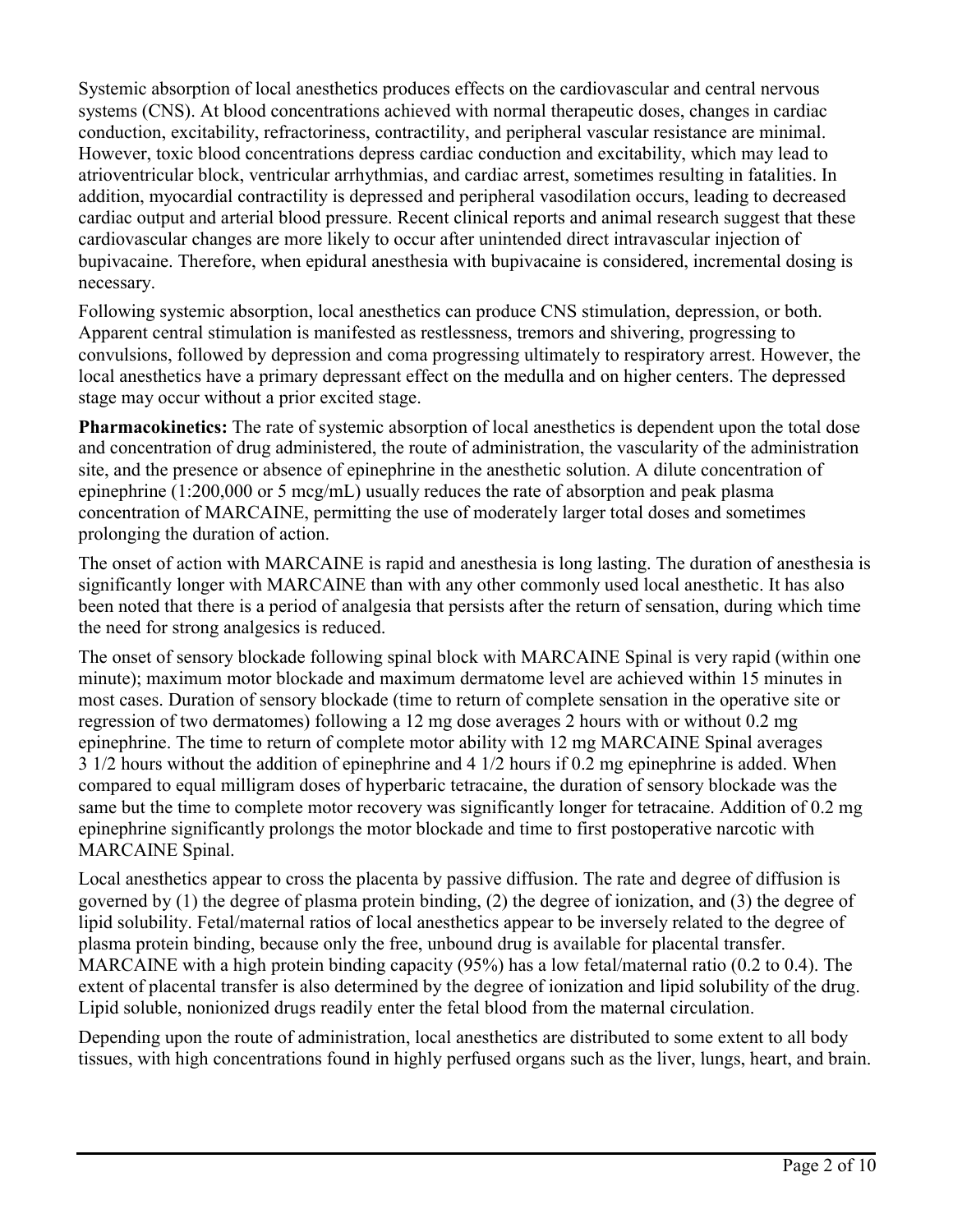Pharmacokinetic studies on the plasma profiles of MARCAINE after direct intravenous injection suggest a three-compartment open model. The first compartment is represented by the rapid intravascular distribution of the drug. The second compartment represents the equilibration of the drug throughout the highly perfused organs such as the brain, myocardium, lungs, kidneys, and liver. The third compartment represents an equilibration of the drug with poorly perfused tissues, such as muscle and fat. The elimination of drug from tissue distribution depends largely upon the ability of binding sites in the circulation to carry it to the liver where it is metabolized.

Various pharmacokinetic parameters of the local anesthetics can be significantly altered by the presence of hepatic or renal disease, addition of epinephrine, factors affecting urinary pH, renal blood flow, the route of drug administration, and the age of the patient. The half-life of MARCAINE in adults is 2.7 hours and in neonates 8.1 hours. In clinical studies, elderly patients exhibited a greater spread and higher maximal level of analgesia than younger patients. Elderly patients also reached the maximal level of analgesia more rapidly than younger patients, and exhibited a faster onset of motor blockade. The total plasma clearance was decreased and the terminal half-life was lengthened in these patients.

Amide-type local anesthetics such as MARCAINE are metabolized primarily in the liver via conjugation with glucuronic acid. Patients with hepatic disease, especially those with severe hepatic disease, may be more susceptible to the potential toxicities of the amide-type local anesthetics. Pipecolylxylidine is the major metabolite of MARCAINE.

The kidney is the main excretory organ for most local anesthetics and their metabolites. Urinary excretion is affected by urinary perfusion and factors affecting urinary pH. Only 6% of bupivacaine is excreted unchanged in the urine.

When administered in recommended doses and concentrations, MARCAINE does not ordinarily produce irritation or tissue damage.

## **INDICATIONS AND USAGE**

MARCAINE Spinal is indicated for the production of subarachnoid block (spinal anesthesia).

Standard textbooks should be consulted to determine the accepted procedures and techniques for the administration of spinal anesthesia.

# **CONTRAINDICATIONS**

MARCAINE Spinal is contraindicated in patients with a known hypersensitivity to it or to any local anesthetic agent of the amide-type.

The following conditions preclude the use of spinal anesthesia:

- 1. Severe hemorrhage, severe hypotension or shock and arrhythmias, such as complete heart block, which severely restrict cardiac output.
- 2. Local infection at the site of proposed lumbar puncture.
- 3. Septicemia.

# **WARNINGS**

LOCAL ANESTHETICS SHOULD ONLY BE EMPLOYED BY CLINICIANS WHO ARE WELL VERSED IN DIAGNOSIS AND MANAGEMENT OF DOSE-RELATED TOXICITY AND OTHER ACUTE EMERGENCIES WHICH MIGHT ARISE FROM THE BLOCK TO BE EMPLOYED, AND THEN ONLY AFTER INSURING THE **IMMEDIATE** AVAILABILITY OF OXYGEN, OTHER RESUSCITATIVE DRUGS, CARDIOPULMONARY RESUSCITATIVE EQUIPMENT, AND THE PERSONNEL RESOURCES NEEDED FOR PROPER MANAGEMENT OF TOXIC REACTIONS AND RELATED EMERGENCIES (see also **ADVERSE REACTIONS** and **PRECAUTIONS**).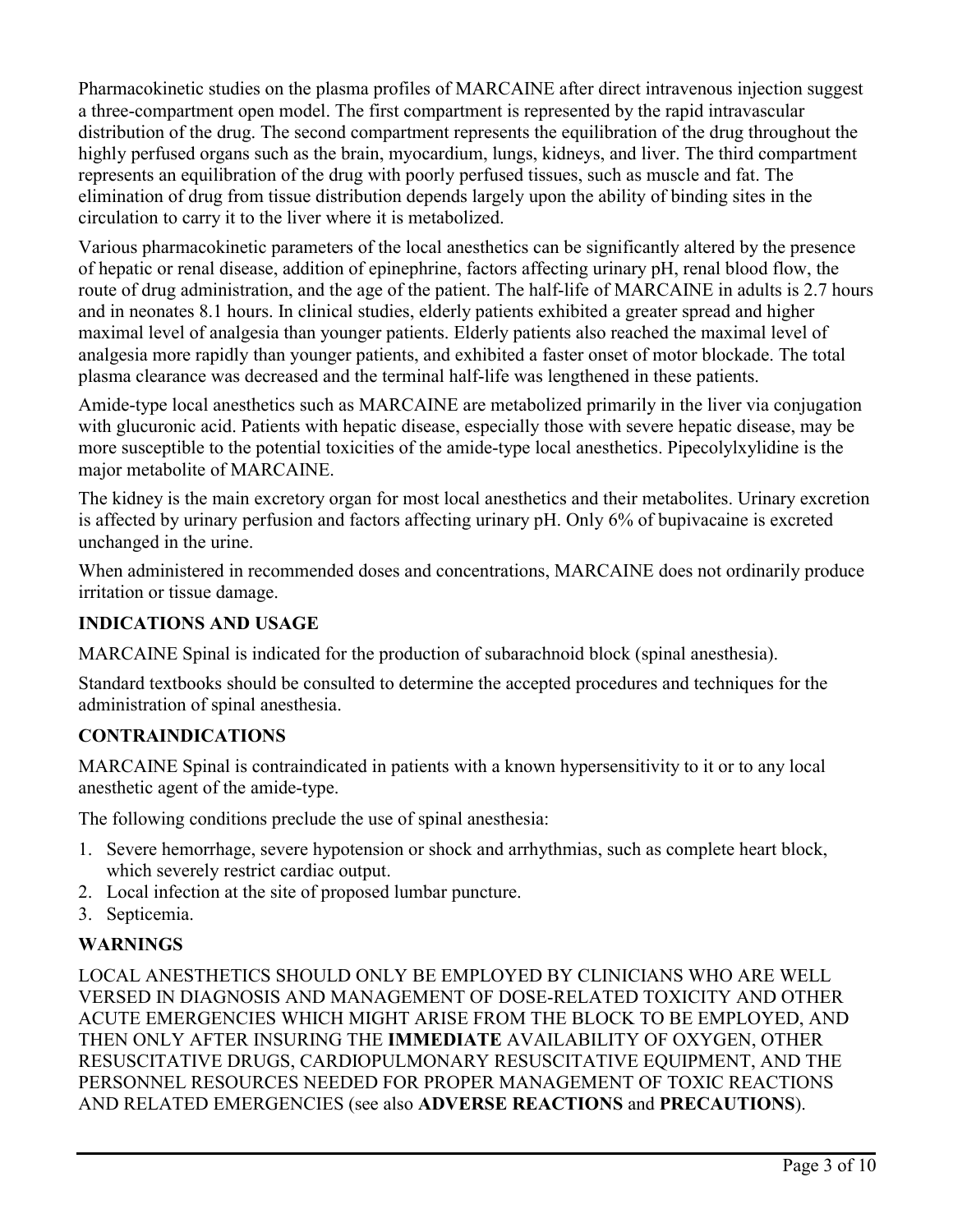#### DELAY IN PROPER MANAGEMENT OF DOSE-RELATED TOXICITY, UNDERVENTILATION FROM ANY CAUSE AND/OR ALTERED SENSITIVITY MAY LEAD TO THE DEVELOPMENT OF ACIDOSIS, CARDIAC ARREST, AND, POSSIBLY, DEATH.

**Methemoglobinemia:** Cases of methemoglobinemia have been reported in association with local anesthetic use. Although all patients are at risk for methemoglobinemia, patients with glucose-6-phosphate dehydrogenase deficiency, congenital or idiopathic methemoglobinemia, cardiac or pulmonary compromise, infants under 6 months of age, and concurrent exposure to oxidizing agents or their metabolites are more susceptible to developing clinical manifestations of the condition. If local anesthetics must be used in these patients, close monitoring for symptoms and signs of methemoglobinemia is recommended.

Signs of methemoglobinemia may occur immediately or may be delayed some hours after exposure, and are characterized by a cyanotic skin discoloration and/or abnormal coloration of the blood. Methemoglobin levels may continue to rise; therefore, immediate treatment is required to avert more serious CNS and cardiovascular adverse effects including seizures, coma, arrhythmias, and death. Discontinue MARCAINE and any other oxidizing agents. Depending on the severity of the signs and symptoms, patients may respond to supportive care, i.e., oxygen therapy, hydration. A more severe clinical presentation may require treatment with methylene blue, exchange transfusion, or hyperbaric oxygen.

Intra-articular infusions of local anesthetics following arthroscopic and other surgical procedures is an unapproved use, and there have been post-marketing reports of chondrolysis in patients receiving such infusions. The majority of reported cases of chondrolysis have involved the shoulder joint; cases of glenohumeral chondrolysis have been described in pediatric and adult patients following intra-articular infusions of local anesthetics with and without epinephrine for periods of 48 to 72 hours. There is insufficient information to determine whether shorter infusion periods are not associated with these findings. The time of onset of symptoms, such as joint pain, stiffness and loss of motion can be variable, but may begin as early as the 2nd month after surgery. Currently, there is no effective treatment for chondrolysis; patients who experienced chondrolysis have required additional diagnostic and therapeutic procedures and some required arthroplasty or shoulder replacement.

Spinal anesthetics should not be injected during uterine contractions, because spinal fluid current may carry the drug further cephalad than desired.

A free flow of cerebrospinal fluid during the performance of spinal anesthesia is indicative of entry into the subarachnoid space. However, aspiration should be performed before the anesthetic solution is injected to confirm entry into the subarachnoid space and to avoid intravascular injection.

MARCAINE solutions containing epinephrine or other vasopressors should not be used concomitantly with ergot-type oxytocic drugs, because a severe persistent hypertension may occur. Likewise, solutions of MARCAINE containing a vasoconstrictor, such as epinephrine, should be used with extreme caution in patients receiving monoamine oxidase inhibitors (MAOI) or antidepressants of the triptyline or imipramine types, because severe prolonged hypertension may result.

Until further experience is gained in patients younger than 18 years, administration of MARCAINE in this age group is not recommended.

Mixing or the prior or intercurrent use of any other local anesthetic with MARCAINE cannot be recommended because of insufficient data on the clinical use of such mixtures.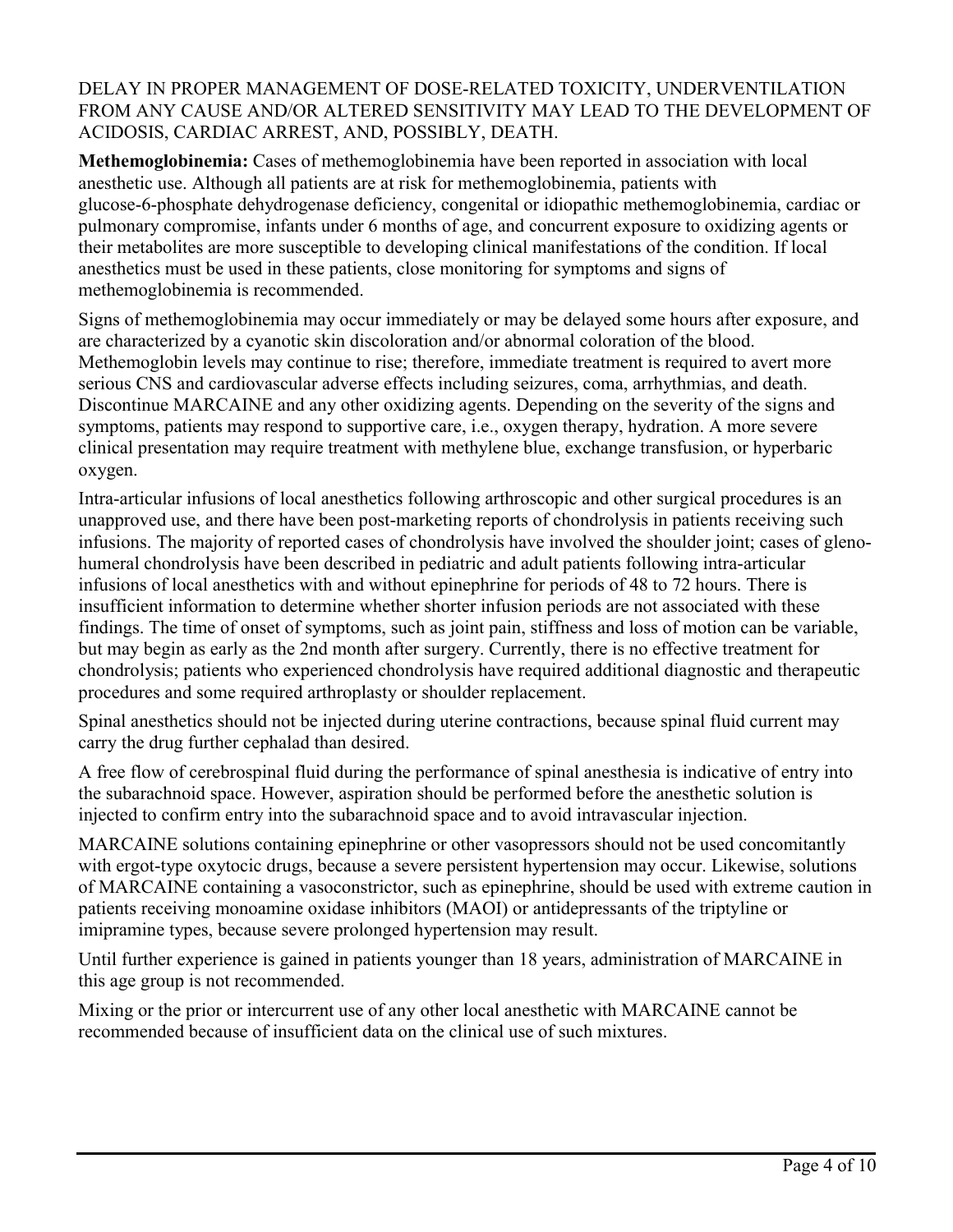## **PRECAUTIONS**

**General:** The safety and effectiveness of spinal anesthetics depend on proper dosage, correct technique, adequate precautions, and readiness for emergencies. Resuscitative equipment, oxygen, and other resuscitative drugs should be available for immediate use (see **WARNINGS** and **ADVERSE REACTIONS**). The patient should have intravenous fluids running via an indwelling catheter to assure a functioning intravenous pathway. The lowest dosage of local anesthetic that results in effective anesthesia should be used. Aspiration for blood should be performed before injection and injection should be made slowly. Tolerance varies with the status of the patient. Elderly patients and acutely ill patients may require reduced doses. Reduced doses may also be indicated in patients with increased intra-abdominal pressure (including obstetrical patients), if otherwise suitable for spinal anesthesia.

There should be careful and constant monitoring of cardiovascular and respiratory (adequacy of ventilation) vital signs and the patient's state of consciousness after local anesthetic injection. Restlessness, anxiety, incoherent speech, lightheadedness, numbness and tingling of the mouth and lips, metallic taste, tinnitus, dizziness, blurred vision, tremors, depression, or drowsiness may be early warning signs of CNS toxicity.

Spinal anesthetics should be used with caution in patients with severe disturbances of cardiac rhythm, shock, or heart block.

Sympathetic blockade occurring during spinal anesthesia may result in peripheral vasodilation and hypotension, the extent depending on the number of dermatomes blocked. Patients over 65 years, particularly those with hypertension, may be at increased risk for experiencing the hypotensive effects of MARCAINE Spinal. Blood pressure should, therefore, be carefully monitored especially in the early phases of anesthesia. Hypotension may be controlled by vasoconstrictors in dosages depending on the severity of hypotension and response of treatment. The level of anesthesia should be carefully monitored because it is not always controllable in spinal techniques.

Because amide-type local anesthetics such as MARCAINE are metabolized by the liver, these drugs, especially repeat doses, should be used cautiously in patients with hepatic disease. Patients with severe hepatic disease, because of their inability to metabolize local anesthetics normally, are at a greater risk of developing toxic plasma concentrations. Local anesthetics should also be used with caution in patients with impaired cardiovascular function because they may be less able to compensate for functional changes associated with the prolongation of AV conduction produced by these drugs. However, dosage recommendations for spinal anesthesia are much lower than dosage recommendations for other major blocks and most experience regarding hepatic and cardiovascular disease dose-related toxicity is derived from these other major blocks.

Serious dose-related cardiac arrhythmias may occur if preparations containing a vasoconstrictor such as epinephrine are employed in patients during or following the administration of potent inhalation agents. In deciding whether to use these products concurrently in the same patient, the combined action of both agents upon the myocardium, the concentration and volume of vasoconstrictor used, and the time since injection, when applicable, should be taken into account.

Many drugs used during the conduct of anesthesia are considered potential triggering agents for familial malignant hyperthermia. Because it is not known whether amide-type local anesthetics may trigger this reaction and because the need for supplemental general anesthesia cannot be predicted in advance, it is suggested that a standard protocol for management should be available. Early unexplained signs of tachycardia, tachypnea, labile blood pressure, and metabolic acidosis may precede temperature elevation. Successful outcome is dependent on early diagnosis, prompt discontinuance of the suspect triggering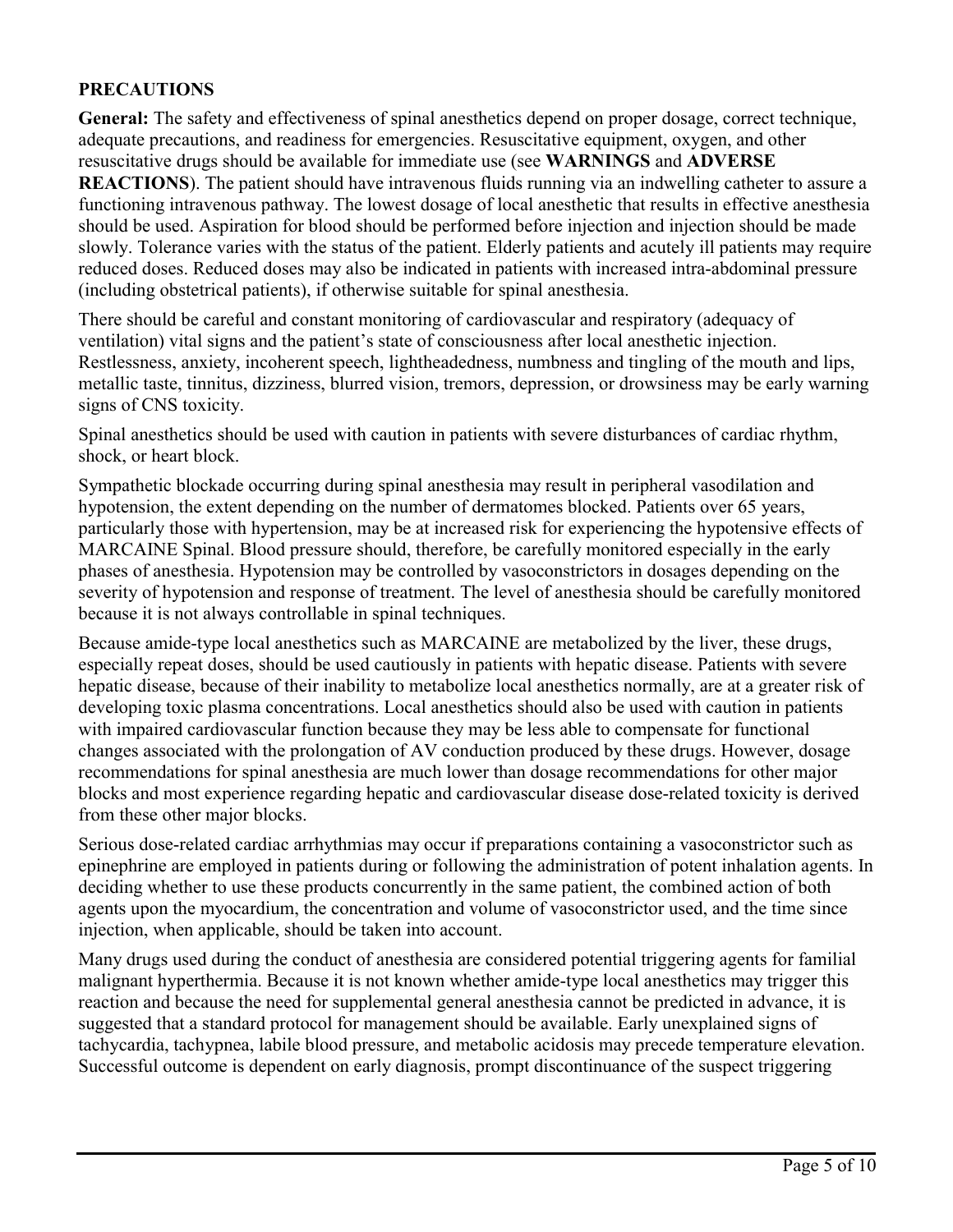agent(s) and institution of treatment, including oxygen therapy, indicated supportive measures, and dantrolene. (Consult dantrolene sodium intravenous package insert before using.)

The following conditions may preclude the use of spinal anesthesia, depending upon the physician's evaluation of the situation and ability to deal with the complications or complaints which may occur:

- Pre-existing diseases of the CNS, such as those attributable to pernicious anemia, poliomyelitis, syphilis, or tumor.
- Hematological disorders predisposing to coagulopathies or patients on anticoagulant therapy. Trauma to a blood vessel during the conduct of spinal anesthesia may, in some instances, result in uncontrollable CNS hemorrhage or soft tissue hemorrhage.
- Chronic backache and preoperative headache.
- Hypotension and hypertension.
- Technical problems (persistent paresthesias, persistent bloody tap).
- Arthritis or spinal deformity.
- Extremes of age.
- Psychosis or other causes of poor cooperation by the patient.

**Information for Patients:** When appropriate, patients should be informed in advance that they may experience temporary loss of sensation and motor activity, usually in the lower half of the body, following proper administration of spinal anesthesia. Also, when appropriate, the physician should discuss other information including adverse reactions in the MARCAINE Spinal package insert.

Inform patients that use of local anesthetics may cause methemoglobinemia, a serious condition that must be treated promptly. Advise patients or caregivers to seek immediate medical attention if they or someone in their care experience the following signs or symptoms: pale, gray, or blue colored skin (cyanosis); headache; rapid heart rate; shortness of breath; lightheadedness; or fatigue.

**Clinically Significant Drug Interactions:** The administration of local anesthetic solutions containing epinephrine or norepinephrine to patients receiving monoamine oxidase inhibitors or tricyclic antidepressants may produce severe, prolonged hypertension. Concurrent use of these agents should generally be avoided. In situations when concurrent therapy is necessary, careful patient monitoring is essential.

Concurrent administration of vasopressor drugs and of ergot-type oxytocic drugs may cause severe persistent hypertension or cerebrovascular accidents.

Phenothiazines and butyrophenones may reduce or reverse the pressor effect of epinephrine.

Patients who are administered local anesthetics are at increased risk of developing methemoglobinemia when concurrently exposed to the following drugs, which could include other local anesthetics:

# **Class Examples** Nitrates/Nitrites nitroglycerin, nitroprusside, nitrous oxide Local anesthetics articaine, benzocaine, bupivacaine, bupivacaine, bupivacaine, bupivacaine, bupivacaine, bupivacaine, bupivacaine, bupivacaine, bupivacaine, bupivacaine, bupivacaine, bupivacaine, bupivacaine, bupivacaine, lidocaine, mepivacaine, prilocaine, procaine, ropivacaine, tetracaine

#### **Examples of Drugs Associated with Methemoglobinemia:**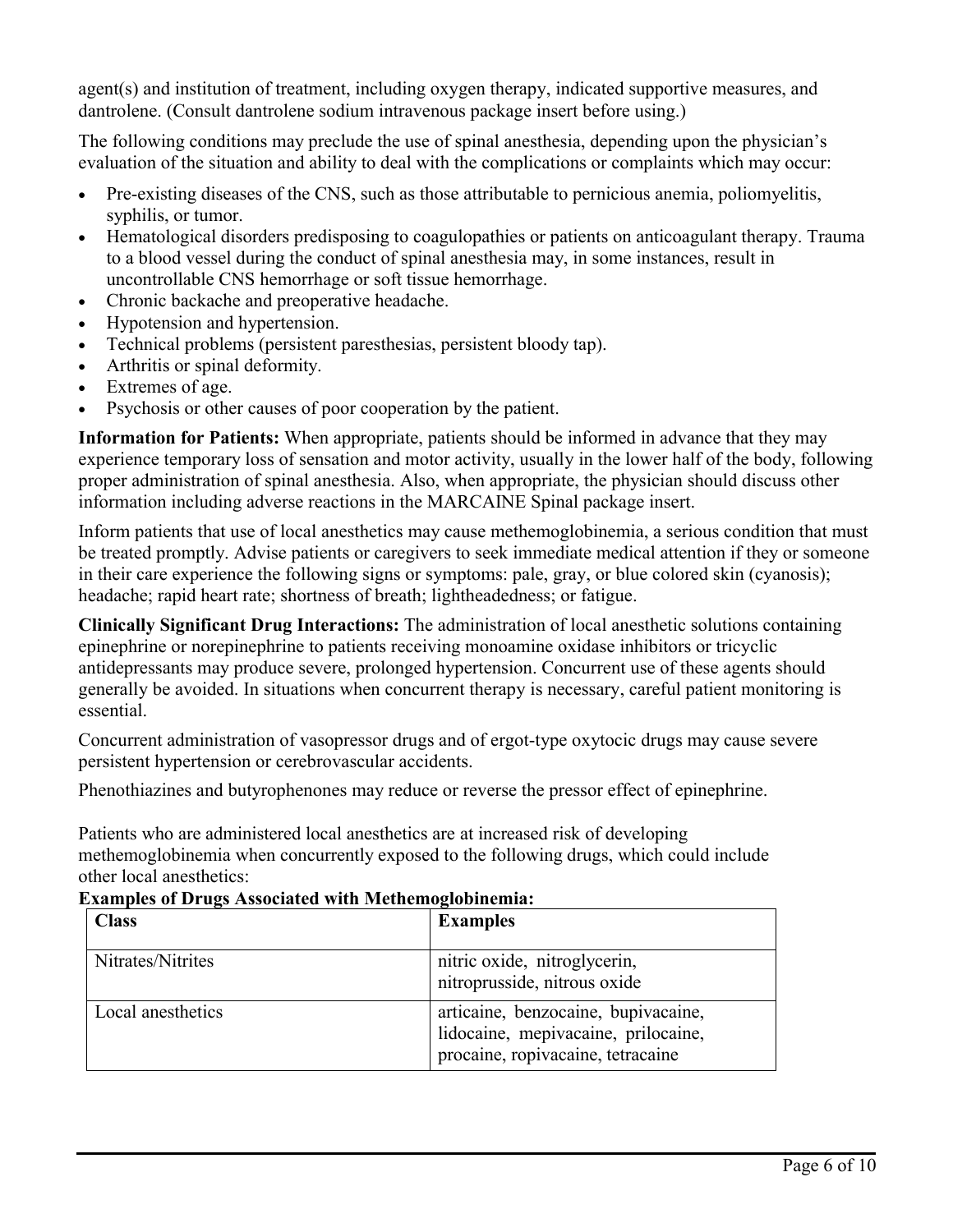| <b>Class</b>          | <b>Examples</b>                                                       |
|-----------------------|-----------------------------------------------------------------------|
| Antineoplastic agents | cyclophosphamide, flutamide,<br>hydroxyurea, isofamide, rasburicase   |
| Antibiotics           | dapsone, nitrofurantoin,<br>para-aminosalicylic acid,<br>sulfonamides |
| Antimalarials         | chloroquine, primaquine                                               |
| Anticonvulsants       | phenobarbital, phenytoin, sodium valproate                            |
| Other drugs           | acetaminophen, metoclopramide,<br>quinine, sulfasalazine              |

**Carcinogenesis, Mutagenesis, and Impairment of Fertility:** Long-term studies in animals to evaluate the carcinogenic potential of bupivacaine hydrochloride have not been conducted. The mutagenic potential and the effect on fertility of bupivacaine hydrochloride have not been determined.

**Pregnancy:** There are no adequate and well-controlled studies in pregnant women. MARCAINE Spinal should be used during pregnancy only if the potential benefit justifies the potential risk to the fetus. Bupivacaine hydrochloride produced developmental toxicity when administered subcutaneously to pregnant rats and rabbits at clinically relevant doses. This does not exclude the use of MARCAINE Spinal at term for obstetrical anesthesia or analgesia (see **Labor and Delivery**).

Bupivacaine hydrochloride was administered subcutaneously to rats at doses of 4.4, 13.3, & 40 mg/kg and to rabbits at doses of 1.3, 5.8, & 22.2 mg/kg during the period of organogenesis (implantation to closure of the hard palate). The high doses are approximately 30-times the daily maximum recommended human dose (MRHD) of 12 mg/day on a mg dose/m<sup>2</sup> body surface area (BSA) basis. No embryo-fetal effects were observed in rats at the high dose which caused increased maternal lethality. An increase in embryofetal deaths was observed in rabbits at the high dose in the absence of maternal toxicity with the fetal No Observed Adverse Effect Level being approximately 8-times the MRHD on a BSA basis.

In a rat pre- and post-natal development study (dosing from implantation through weaning) conducted at subcutaneous doses of 4.4, 13.3, & 40 mg/kg, decreased pup survival was observed at the high dose. The high dose is approximately 30-times the daily MRHD of 12 mg/day on a BSA basis.

**Labor and Delivery:** Spinal anesthesia has a recognized use during labor and delivery. Bupivacaine hydrochloride, when administered properly, via the epidural route in doses 10 to 12 times the amount used in spinal anesthesia has been used for obstetrical analgesia and anesthesia without evidence of adverse effects on the fetus.

Maternal hypotension has resulted from regional anesthesia. Local anesthetics produce vasodilation by blocking sympathetic nerves. Elevating the patient's legs and positioning her on her left side will help prevent decreases in blood pressure. The fetal heart rate also should be monitored continuously and electronic fetal monitoring is highly advisable.

It is extremely important to avoid aortocaval compression by the gravid uterus during administrations of regional block to parturients. To do this, the patient must be maintained in the left lateral decubitus position or a blanket roll or sandbag may be placed beneath the right hip and the gravid uterus displaced to the left.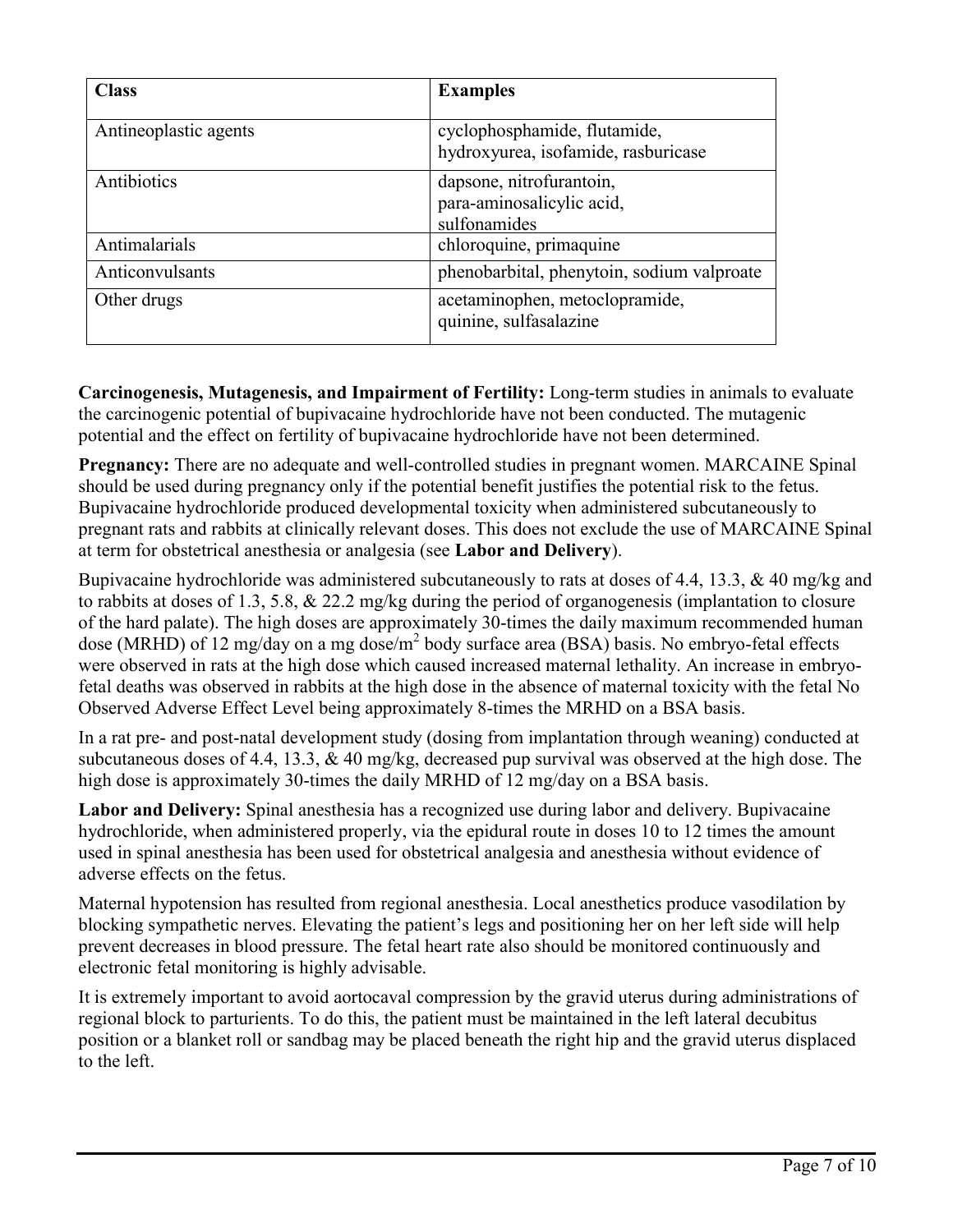Spinal anesthesia may alter the forces of parturition through changes in uterine contractility or maternal expulsive efforts. Spinal anesthesia has also been reported to prolong the second stage of labor by removing the parturient's reflex urge to bear down or by interfering with motor function. The use of obstetrical anesthesia may increase the need for forceps assistance.

The use of some local anesthetic drug products during labor and delivery may be followed by diminished muscle strength and tone for the first day or two of life. This has not been reported with bupivacaine.

There have been reports of cardiac arrest during use of MARCAINE 0.75% solution for epidural anesthesia in obstetrical patients. The package insert for MARCAINE hydrochloride for epidural, nerve block, etc., has a more complete discussion of preparation for, and management of, this problem. These cases are compatible with systemic toxicity following unintended intravascular injection of the much larger doses recommended for epidural anesthesia and have not occurred within the dose range of bupivacaine hydrochloride 0.75% recommended for spinal anesthesia in obstetrics. The 0.75% concentration of MARCAINE is therefore not recommended for obstetrical epidural anesthesia. MARCAINE Spinal (bupivacaine hydrochloride in dextrose injection) is recommended for spinal anesthesia in obstetrics.

**Nursing Mothers:** Bupivacaine has been reported to be excreted in human milk suggesting that the nursing infant could be theoretically exposed to a dose of the drug. Because of the potential for serious adverse reactions in nursing infants from bupivacaine, a decision should be made whether to discontinue nursing or not administer bupivacaine, taking into account the importance of the drug to the mother.

**Pediatric Use:** Until further experience is gained in patients younger than 18 years, administration of MARCAINE Spinal in this age group is not recommended.

**Geriatric Use:** Patients over 65 years, particularly those with hypertension, may be at increased risk for developing hypotension while undergoing spinal anesthesia with MARCAINE Spinal. (See **PRECAUTIONS**, **General** and **ADVERSE REACTIONS**, *Cardiovascular System*.)

Elderly patients may require lower doses of MARCAINE Spinal (see **PRECAUTIONS**, **General** and **DOSAGE AND ADMINISTRATION**).

In clinical studies, differences in various pharmacokinetic parameters have been observed between elderly and younger patients (see **CLINICAL PHARMACOLOGY**, **Pharmacokinetics**).

This product is known to be substantially excreted by the kidney, and the risk of toxic reactions to this drug may be greater in patients with impaired renal function. Because elderly patients are more likely to have decreased renal function, care should be taken in dose selection, and it may be useful to monitor renal function (see **CLINICAL PHARMACOLOGY**, **Pharmacokinetics**).

# **ADVERSE REACTIONS**

Reactions to bupivacaine are characteristic of those associated with other amide-type local anesthetics.

The most commonly encountered acute adverse experiences which demand immediate countermeasures following the administration of spinal anesthesia are hypotension due to loss of sympathetic tone and respiratory paralysis or underventilation due to cephalad extension of the motor level of anesthesia. These may lead to cardiac arrest if untreated. In addition, dose-related convulsions and cardiovascular collapse may result from diminished tolerance, rapid absorption from the injection site, or from unintentional intravascular injection of a local anesthetic solution. Factors influencing plasma protein binding, such as acidosis, systemic diseases which alter protein production, or competition of other drugs for protein binding sites, may diminish individual tolerance.

*Respiratory System:* Respiratory paralysis or underventilation may be noted as a result of upward extension of the level of spinal anesthesia and may lead to secondary hypoxic cardiac arrest if untreated.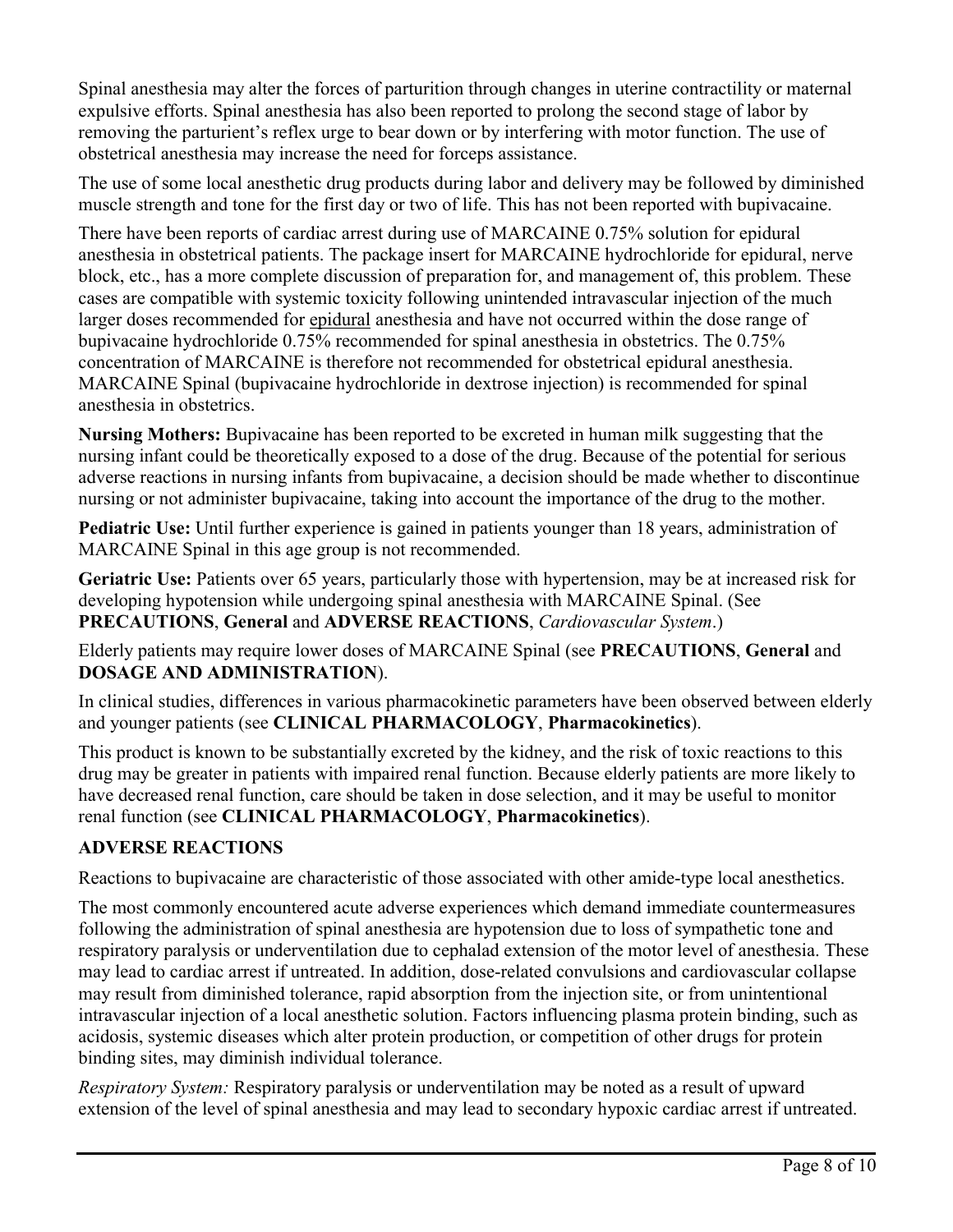Preanesthetic medication, intraoperative analgesics and sedatives, as well as surgical manipulation, may contribute to underventilation. This will usually be noted within minutes of the injection of spinal anesthetic solution, but because of differing maximal onset times, differing intercurrent drug usage and differing surgical manipulation, it may occur at any time during surgery or the immediate recovery period.

*Cardiovascular System:* Hypotension due to loss of sympathetic tone is a commonly encountered extension of the clinical pharmacology of spinal anesthesia. This is more commonly observed in elderly patients, particularly those with hypertension, and patients with shrunken blood volume, shrunken interstitial fluid volume, cephalad spread of the local anesthetic, and/or mechanical obstruction of venous return. Nausea and vomiting are frequently associated with hypotensive episodes following the administration of spinal anesthesia. High doses, or inadvertent intravascular injection, may lead to high plasma levels and related depression of the myocardium, decreased cardiac output, bradycardia, heart block, ventricular arrhythmias, and, possibly, cardiac arrest (see **WARNINGS**, **PRECAUTIONS**, and **OVERDOSAGE** sections).

*CNS:* Respiratory paralysis or underventilation secondary to cephalad spread of the level of spinal anesthesia (see *Respiratory System*) and hypotension for the same reason (see *Cardiovascular System*) are the two most commonly encountered CNS-related adverse observations which demand immediate countermeasures.

High doses or inadvertent intravascular injection may lead to high plasma levels and related CNS toxicity characterized by excitement and/or depression. Restlessness, anxiety, dizziness, tinnitus, blurred vision, or tremors may occur, possibly proceeding to convulsions. However, excitement may be transient or absent, with depression being the first manifestation of an adverse reaction. This may quickly be followed by drowsiness merging into unconsciousness and respiratory arrest.

*Neurologic:* The incidences of adverse neurologic reactions associated with the use of local anesthetics may be related to the total dose of local anesthetic administered and are also dependent upon the particular drug used, the route of administration, and the physical status of the patient. Many of these effects may be related to local anesthetic techniques, with or without a contribution from the drug.

Neurologic effects following spinal anesthesia may include loss of perineal sensation and sexual function; persistent anesthesia, paresthesia, weakness and paralysis of the lower extremities, and loss of sphincter control all of which may have slow, incomplete, or no recovery; hypotension, high or total spinal block; urinary retention; headache; backache; septic meningitis, meningismus; arachnoiditis; slowing of labor; increased incidence of forceps delivery; shivering; cranial nerve palsies due to traction on nerves from loss of cerebrospinal fluid; and fecal and urinary incontinence.

*Allergic:* Allergic-type reactions are rare and may occur as a result of sensitivity to the local anesthetic. These reactions are characterized by signs such as urticaria, pruritus, erythema, angioneurotic edema (including laryngeal edema), tachycardia, sneezing, nausea, vomiting, dizziness, syncope, excessive sweating, elevated temperature, and, possibly, anaphylactoid-like symptomatology (including severe hypotension). Cross sensitivity among members of the amide-type local anesthetic group has been reported. The usefulness of screening for sensitivity has not been definitely established.

*Other:* Nausea and vomiting may occur during spinal anesthesia.

# **OVERDOSAGE**

Acute emergencies from local anesthetics are generally related to high plasma levels encountered during therapeutic use or to underventilation (and perhaps apnea) secondary to upward extension of spinal anesthesia. Hypotension is commonly encountered during the conduct of spinal anesthesia due to relaxation of sympathetic tone, and sometimes, contributory mechanical obstruction of venous return.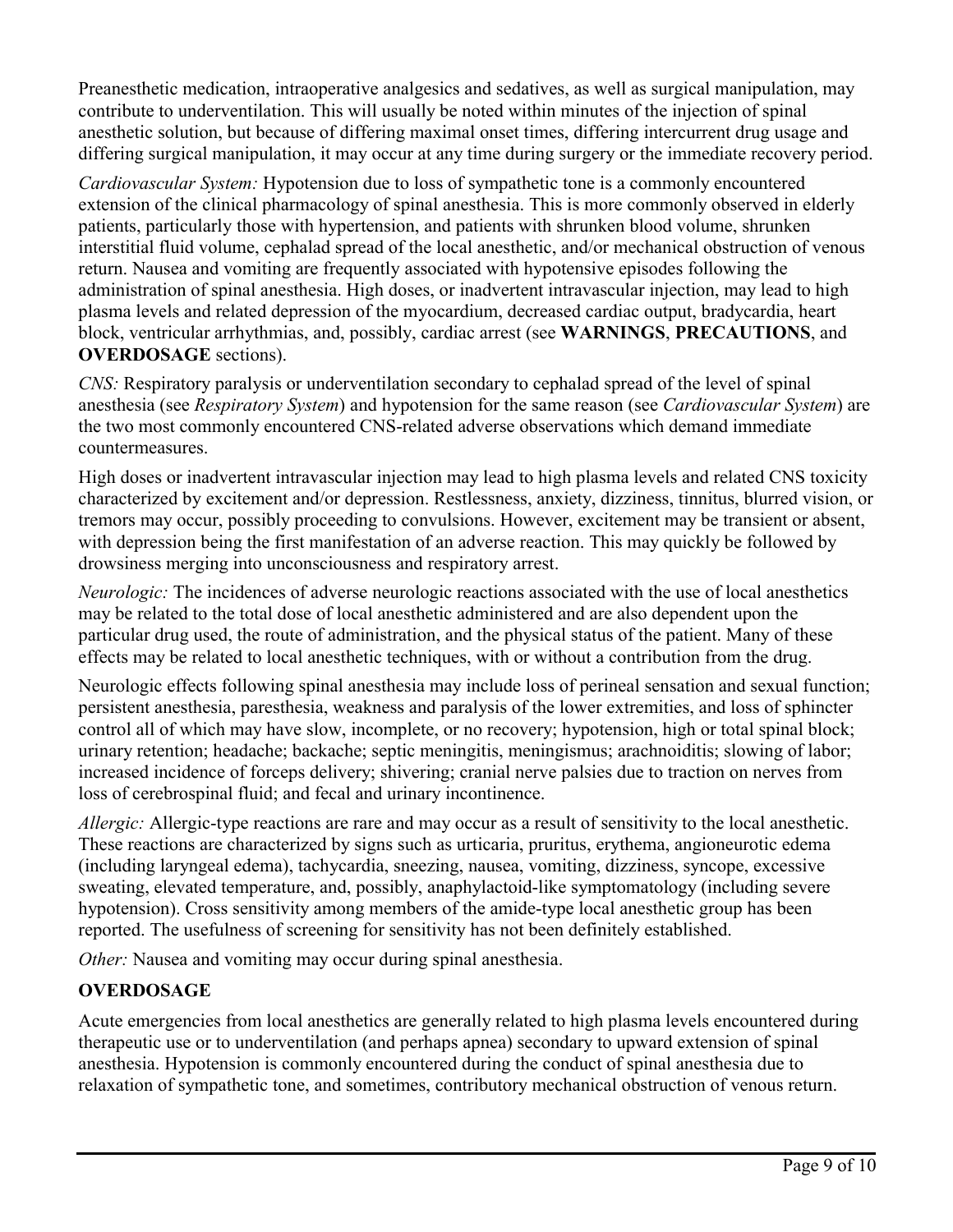**Management of Local Anesthetic Emergencies:** The first consideration is prevention, best accomplished by careful and constant monitoring of cardiovascular and respiratory vital signs and the patient's state of consciousness after each local anesthetic injection. At the first sign of change, oxygen should be administered.

*The first step in the management of systemic toxic reactions, as well as underventilation or apnea due to a high or total spinal, consists of immediate attention to the establishment and maintenance of a patent airway and effective assisted or controlled ventilation with 100% oxygen with a delivery system capable of permitting immediate positive airway pressure by mask.* This may prevent convulsions if they have not already occurred.

If necessary, use drugs to control the convulsions. A 50 mg to 100 mg bolus intravenous injection of succinylcholine will paralyze the patient without depressing the central nervous or cardiovascular systems and facilitate ventilation. A bolus intravenous dose of 5 mg to 10 mg of diazepam or 50 mg to 100 mg of thiopental will permit ventilation and counteract CNS stimulation, but these drugs also depress CNS, respiratory and cardiac function, add to postictal depression and may result in apnea. Intravenous barbiturates, anticonvulsant agents, or muscle relaxants should only be administered by those familiar with their use. Immediately after the institution of these ventilatory measures, the adequacy of the circulation should be evaluated. Supportive treatment of circulatory depression may require administration of intravenous fluids, and, when appropriate, a vasopressor dictated by the clinical situation (such as ephedrine or epinephrine to enhance myocardial contractile force).

Hypotension due to sympathetic relaxation may be managed by giving intravenous fluids (such as isotonic saline or lactated Ringer's solution), in an attempt to relieve mechanical obstruction of venous return, or by using vasopressors (such as ephedrine which increases the force of myocardial contractions) and, if indicated, by giving plasma expanders or whole blood.

Endotracheal intubation, employing drugs and techniques familiar to the clinician, may be indicated after initial administration of oxygen by mask if difficulty is encountered in the maintenance of a patent airway, or if prolonged ventilatory support (assisted or controlled) is indicated.

Recent clinical data from patients experiencing local anesthetic-induced convulsions demonstrated rapid development of hypoxia, hypercarbia, and acidosis with bupivacaine within a minute of the onset of convulsions. These observations suggest that oxygen consumption and carbon dioxide production are greatly increased during local anesthetic convulsions and emphasize the importance of immediate and effective ventilation with oxygen which may avoid cardiac arrest.

If not treated immediately, convulsions with simultaneous hypoxia, hypercarbia, and acidosis plus myocardial depression from the direct effects of the local anesthetic may result in cardiac arrhythmias, bradycardia, asystole, ventricular fibrillation, or cardiac arrest. Respiratory abnormalities, including apnea, may occur. Underventilation or apnea due to a high or total spinal may produce these same signs and also lead to cardiac arrest if ventilatory support is not instituted. If cardiac arrest should occur, standard cardiopulmonary resuscitative measures should be instituted and maintained for a prolonged period if necessary. Recovery has been reported after prolonged resuscitative efforts.

The supine position is dangerous in pregnant women at term because of aortocaval compression by the gravid uterus. Therefore during treatment of systemic toxicity, maternal hypotension, or fetal bradycardia following regional block, the parturient should be maintained in the left lateral decubitus position if possible, or manual displacement of the uterus off the great vessels be accomplished.

The mean seizure dosage of bupivacaine in rhesus monkeys was found to be 4.4 mg/kg with mean arterial plasma concentration of 4.5 mcg/mL. The intravenous and subcutaneous  $LD_{50}$  in mice is 6 mg/kg to 8 mg/kg and 38 mg/kg to 54 mg/kg respectively.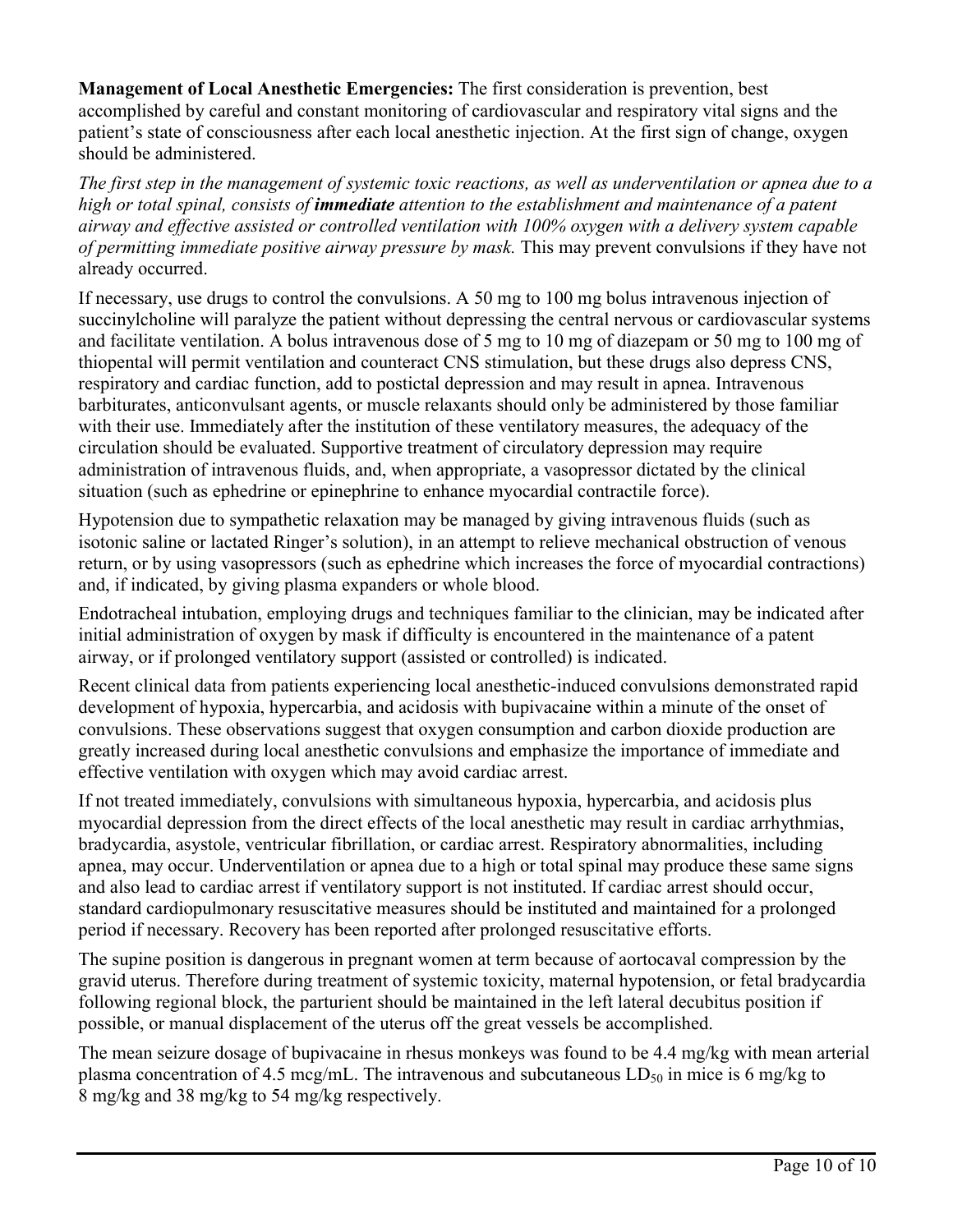## **DOSAGE AND ADMINISTRATION**

The dose of any local anesthetic administered varies with the anesthetic procedure, the area to be anesthetized, the vascularity of the tissues, the number of neuronal segments to be blocked, the depth of anesthesia and degree of muscle relaxation required, the duration of anesthesia desired, individual tolerance, and the physical condition of the patient. The smallest dose and concentration required to produce the desired result should be administered. Dosages of MARCAINE Spinal should be reduced for elderly and debilitated patients and patients with cardiac and/or liver disease.

For specific techniques and procedures, refer to standard textbooks.

There have been adverse event reports of chondrolysis in patients receiving intra-articular infusions of local anesthetics following arthroscopic and other surgical procedures. MARCAINE Spinal is not approved for this use (see **WARNINGS** and **DOSAGE AND ADMINISTRATION**).

The extent and degree of spinal anesthesia depend upon several factors including dosage, specific gravity of the anesthetic solution, volume of solution used, force of injection, level of puncture, and position of the patient during and immediately after injection.

Seven and one-half mg (7.5 mg or 1 mL) MARCAINE Spinal has generally proven satisfactory for spinal anesthesia for lower extremity and perineal procedures including TURP and vaginal hysterectomy. Twelve mg (12 mg or 1.6 mL) has been used for lower abdominal procedures such as abdominal hysterectomy, tubal ligation, and appendectomy. These doses are recommended as a guide for use in the average adult and may be reduced for the elderly or debilitated patients. Because experience with MARCAINE Spinal is limited in patients below the age of 18 years, dosage recommendations in this age group cannot be made.

*Obstetrical Use:* Doses as low as 6 mg bupivacaine hydrochloride have been used for vaginal delivery under spinal anesthesia. The dose range of 7.5 mg to 10.5 mg (1 mL to 1.4 mL) bupivacaine hydrochloride has been used for Cesarean section under spinal anesthesia.

In recommended doses, MARCAINE Spinal produces complete motor and sensory block.

Unused portions of solutions should be discarded following initial use.

MARCAINE Spinal should be inspected visually for discoloration and particulate matter prior to administration; solutions which are discolored or which contain particulate matter should not be administered.

## **HOW SUPPLIED**

**Unit of Sale Concentration Each NDC 0409-1761-02** Package of 10 15 mg/2 mL (7.5 mg/mL) NDC 0409-1761-19 Uni-Amp™ **NDC 0409-1761-62** Bulk package of 800 15 mg/2 mL (7.5 mg/mL) NDC 0409-1761-18 Uni-Amp™

Single-dose ampuls of 2 mL (15 mg bupivacaine hydrochloride with 165 mg dextrose), is supplied as follows:

Store at 20 to 25°C (68 to 77°F); excursions permitted between 15° to 30°C (59° to 86°F). [see USP Controlled Room Temperature.]

## **MARCAINE Spinal solution may be autoclaved once at 15 pound pressure, 121°C (250°F) for 15 minutes. Do not administer any solution which is discolored or contains particulate matter.**

For single-dose ampuls and vials: Discard the unused portion.